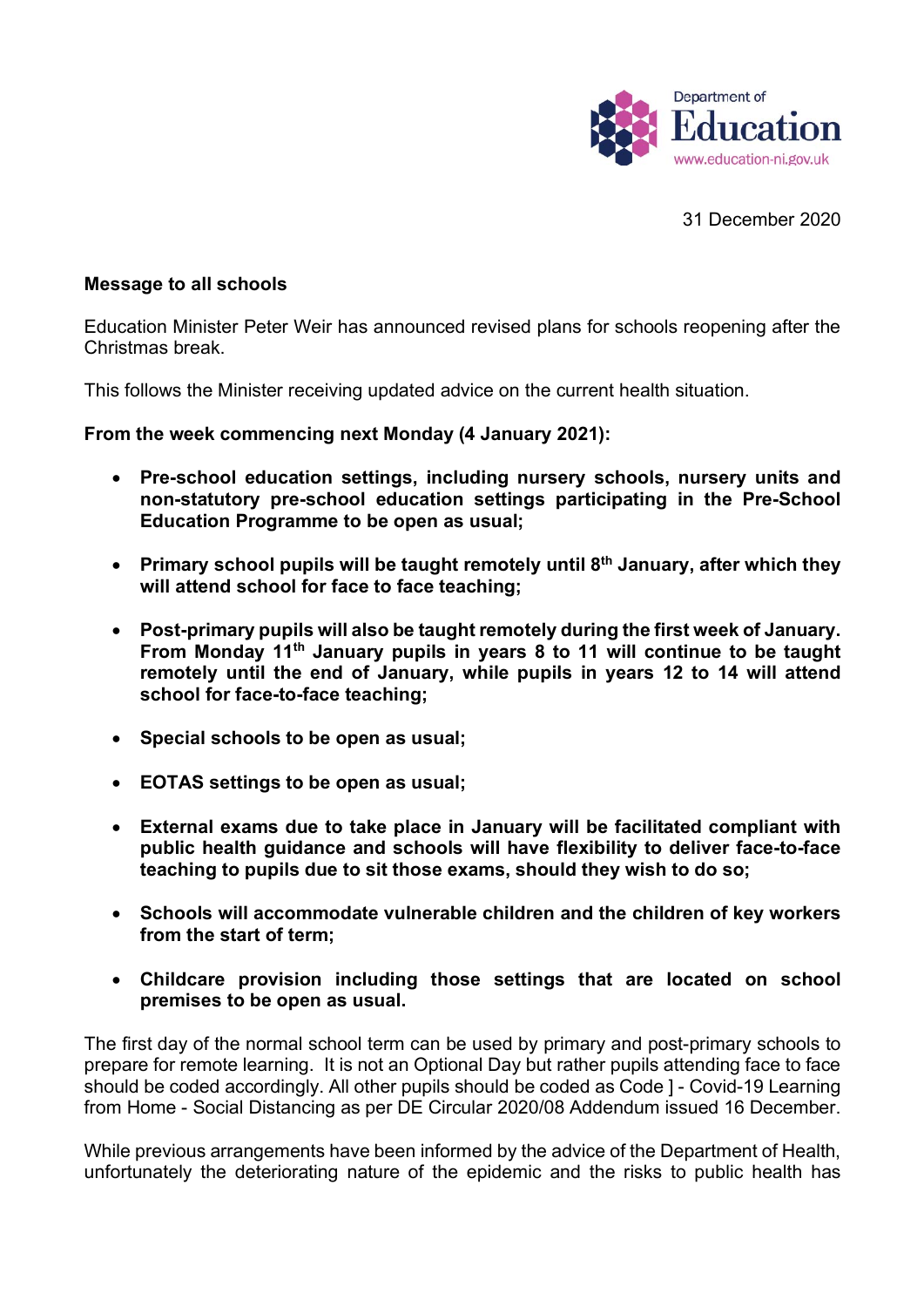necessitated these much more substantial changes being announced today, which reflect a fair and balanced position by both Education and Health.

In addition to the adjusted restart arrangement described above, further improvements to school mitigations will be taken forward as indicated in the Minister's statement to the Assembly on 21st December including: face coverings being required in all post primary settings, including the classroom, improved signage and stronger public messaging. These will add to the already significant range of mitigations that have been put in place and operated by schools.

The Education Authority will issue further operational guidance and DE will issue updated guidance in January.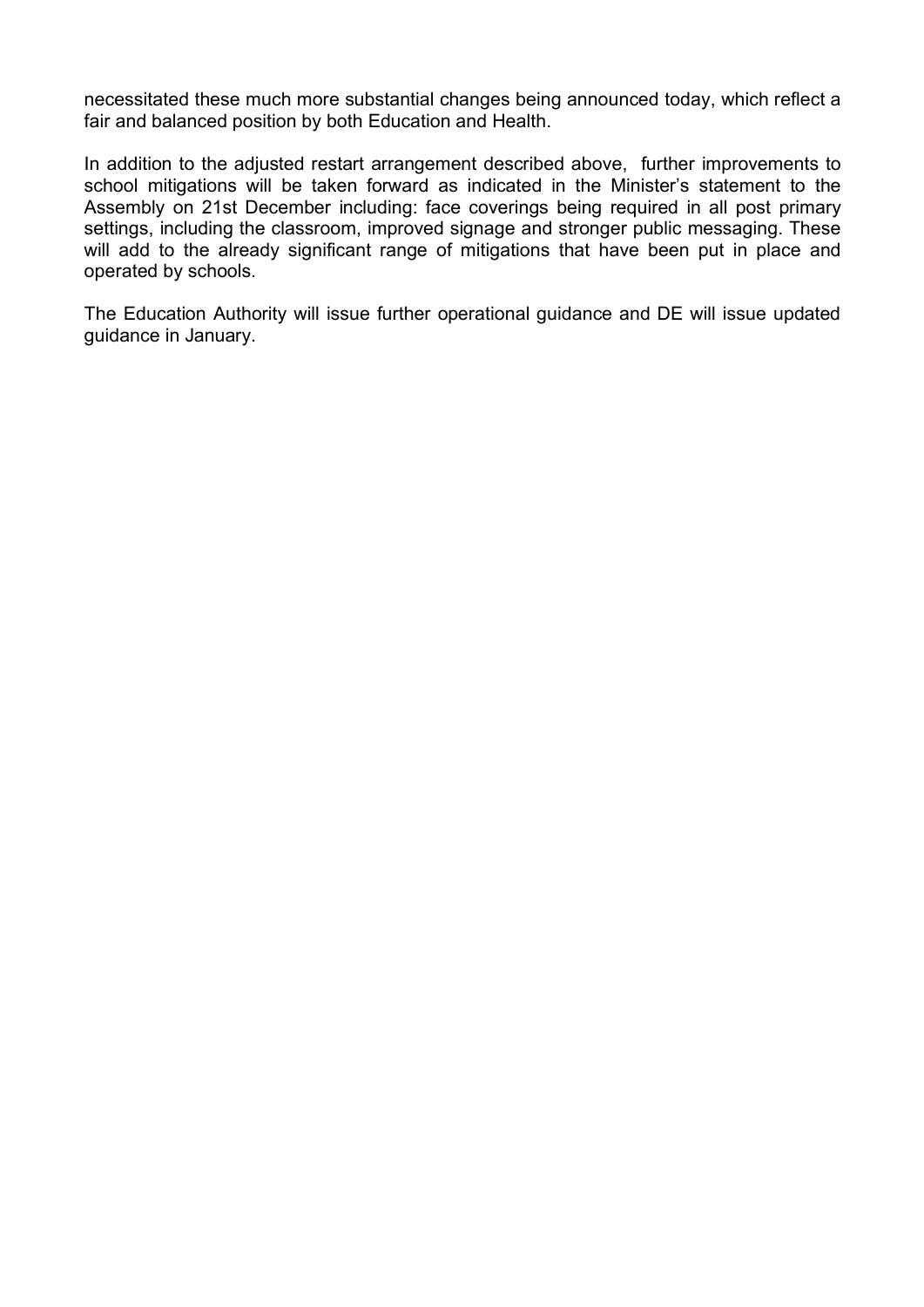## **Further details**

Schools will be expected to open on the first scheduled day of term.

It is expected that all teaching and non-teaching staff will be in school, as required by the Principal, to deliver and plan remote learning, which will also facilitate supervised learning to vulnerable and key worker children. If possible schools should provide this on the first day of term. This facility is to be offered by all schools, and access is available to substitute staff if required. It is not an Optional Day but rather pupils attending face to face should be coded accordingly. All other pupils should be coded as Code ] - Covid-19 Learning from Home - Social Distancing as per DE Circular 2020/08 Addendum issued 16 December.

Schools should continue to follow the existing Departmental guidance last issued on 8 December 2020: Coronavirus (COVID-19): Guidance for School and Educational Settings in Northern Ireland | Department of Education (education-ni.gov.uk)

In particular, hand hygiene and social distancing should continue to be followed by all staff and pupils.

In particular, when schools are planning for the new term staff are reminded that the guidance limits physical meetings to a maximum of 6 people, appropriately socially distanced.

Where schools are scheduled to run mock examinations in the first week of term, these should be re-scheduled to later in the term.

Schools who have students enrolled for the January exam series commencing on 11<sup>th</sup> January should exercise professional judgement on the need to deliver face to face preparation or revision classes which cannot be delivered remotely. Equally, for schools in the Dickson Plan, they may wish to make similar arrangements for their year 10 pupils.

The definition of Vulnerable Children as set out in the cross-departmental Vulnerable Children and Young People's Plan 2020 is: (https://www.health-ni.gov.uk/consultations/consultationcross-departmental-covid-19-vulnerable-children-and-young-peoples-plan)

- A child who has an assigned social worker because he or she is a child in need, in need of protection (or on the child protection register) or is a looked after child.
- A child in need includes young carers, children with disabilities, and children living in families where there is domestic abuse, substance abuse, and / or mental health difficulties.
- A child who is receiving support from, or has been referred to Child and Adolescent Mental Health Services (CAMHS).
- A child who has a statement of Special Educational Needs (SEN), a child who is accessing EOTAS, or a child who normally accesses Education Nurture Units.
- A child who is 'on-the-edge' of receiving support from children's social services.
- A child who is in need, including in need of protection, but whose need is not known to statutory services.
- A child who is not known to statutory or voluntary and community support services but who is vulnerable because their family is under increased pressure due to Covid-19 related circumstances.
- A young person who was previously a looked after child, whether or not they are receiving support from statutory services.
- A child who has been placed for adoption.